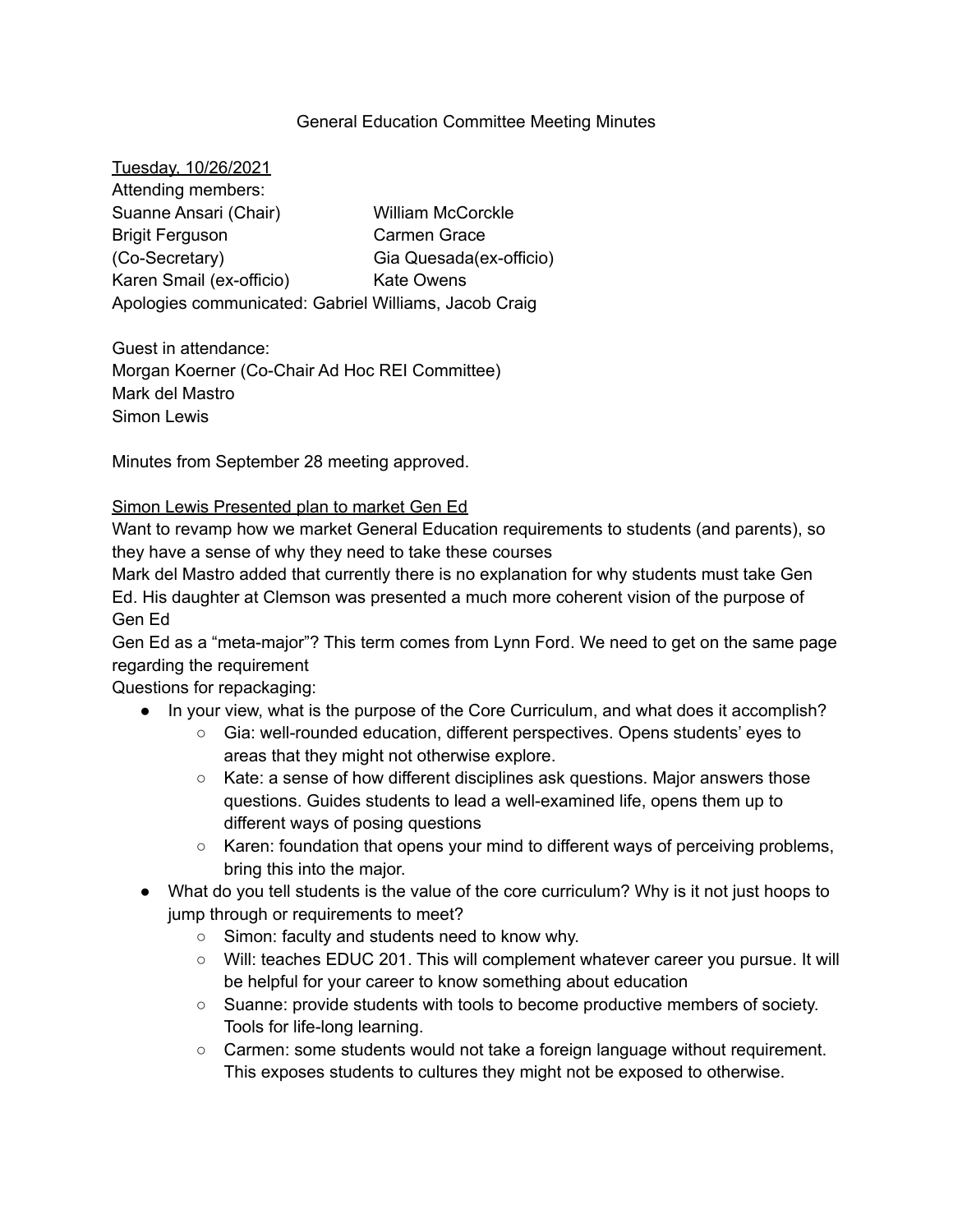Understanding of diversity necessary for modern life. Links, collaboration something positive.

- Simon: consilience. Try to get everybody talking to everybody else. People need to be able to speak across disciplines. "Linking for thinking"? Especially important for areas like science and the humanities
- Gia: life skills.
- Morgan: Prestige and Quality. While other (state) schools have raced to the bottom in reducing GenEd requirements, we have kept a robust GenEd requirement that is only rivaled by other excellent schools.
- Simon: These courses are important both in themselves and collectively.
- Morgan: upward mobility" GenEd trains students in the x-factor for success, critical thinking and seeing different perspectives as Kate and Karen note. The more I interact with C-suite managers, the more I hear this point, critical thinking, communication, problem solving, soft skills
- $\circ$  Kate: How do students know whether what they are learning is useful? These courses may not be directly applicable right away. Gain more perspective over time.
- Simon: Experiences in college, especially when they are hard, help prepare students to be life-long learners. We need to consider how these topics will influence students 30 years from now
- Gia: Marketing folks need to be included in this conversation. Tap into alumni.
- Mark: want to gather as much info as possible before going to marketing.
- The core comprises various subject areas. Is there any cohesion or over-arching theme that connects these various areas?
	- Karen: we have lots of data showing strongly that this is the case.
	- Gia: breadth of intellectual curiosity enables depth later.
	- Simon: we need to make these links more apparent. Have considered clustering courses.
	- Karen: we do learning communities in FYE, but not beyond that. Could we do something similar in other areas?
- What words occur to you when you think about our core curriculum? What pops into your head?
	- Kate: ginormous. We have so many GE courses! Logistically a nightmare. From student perspectives, we offer so many possibilities to fulfill these requirements, allow students to follow their own interests. We want students to make the connections themselves. The meanings they make will be unique to their own experiences.
	- Morgan: robust
	- Mark: meta-major
	- Suanne: intellectual breadth
	- Carmen: options can be overwhelming, need something to simplify the options. Need a simple, attractive graph that visualizes Gen Ed.
	- Simon: flow charts that demonstrate how GE flows into majors.
- Is there anything that you find exciting about our core curriculum?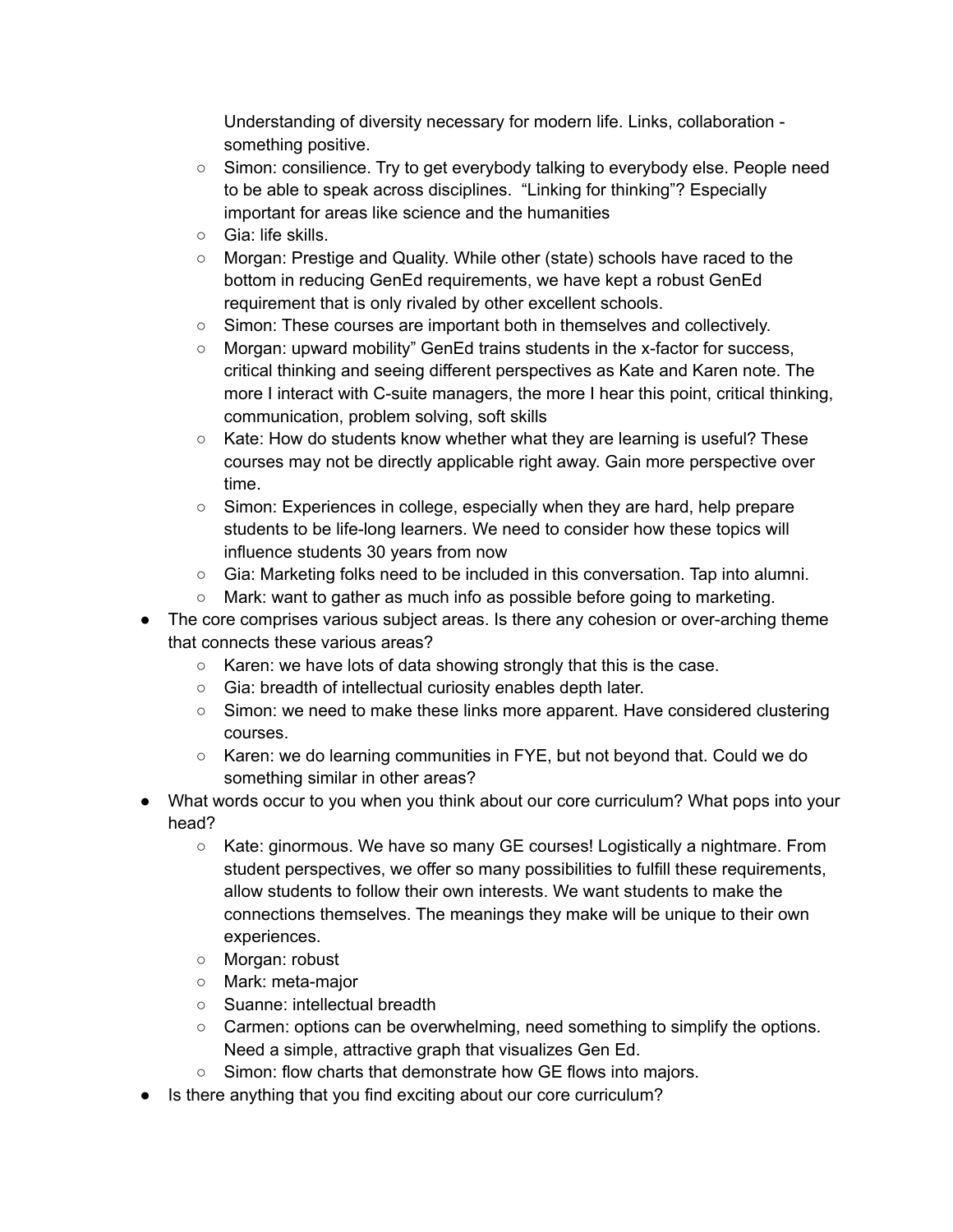- Suanne: choices
- Gia: global nature of some of the courses. Really value the language requirements. Daughter and friends talking about impact of immigration, takes students out of their silos to be global citizens.
- Simon: need to stress the importance of language, global connections. We are only college in SC with this requirement. So many students come to us very under-educated, with very narrow world-views.
- How would experiential learning enhance the GE requirements?
	- Gia: this tends to be more emphasized in the majors.
	- Brigit : one of the most memorable and meaningful experiences for students (in the FYE context)
	- Kate: GE and experiential learning don't necessarily go together easily
	- Simon: don't forget about labs
- What do you see as the role of experiential learning? Should it be required?
	- Will: in large courses, this can be hard to implement
	- Kate: we are so reliant on adjuncts. Asking overworked, underpaid adjuncts to take this on seems untenable.
	- Will: there could be options, put students into smaller groups.
	- Gia: opportunities outside the classroom, collect "experience points" throughout college, such as going to see speakers, other activities to complement what happens in the classroom. She is attending conference on high-impact courses.
	- Simon: co-curricular transcript was discussed at some point. Current model would be hard to implement without it being required in the individual class.
	- $\circ$  Karen: perhaps use GE SLOs as ways to assess experiential learning within the major. This was discussed at some point.

# Update on REACH Act

Senate approved resolution. Does this take review standard out of GE committee? Mark: the review standard should be developed by soon-to-be-formed committee. Can't take action until that standard is in place. The timeline allows the to-be-formed committee to do this,it is not urgent at the moment. This needs to be submitted to Mark by February 4. The university sets the actual rubric for how it is examined.

As far as law goes, the courses just need to include all of the documents. 12 courses already count for this.

The exam requirement is no longer in place. Have to take a 3-credit hour course instead. If in early 2022 committee has not yet developed the standard, will GE committee just look at

courses and see if they meet all the requirements of the law?

CHE verifies that syllabi satisfy the act. Just looking for that list of documents covered in their entirety.

So it seems that this is off our plate!

Review of REI proposals

Problems with British Lit course

Religion in US South - does not specify how SLOs will be met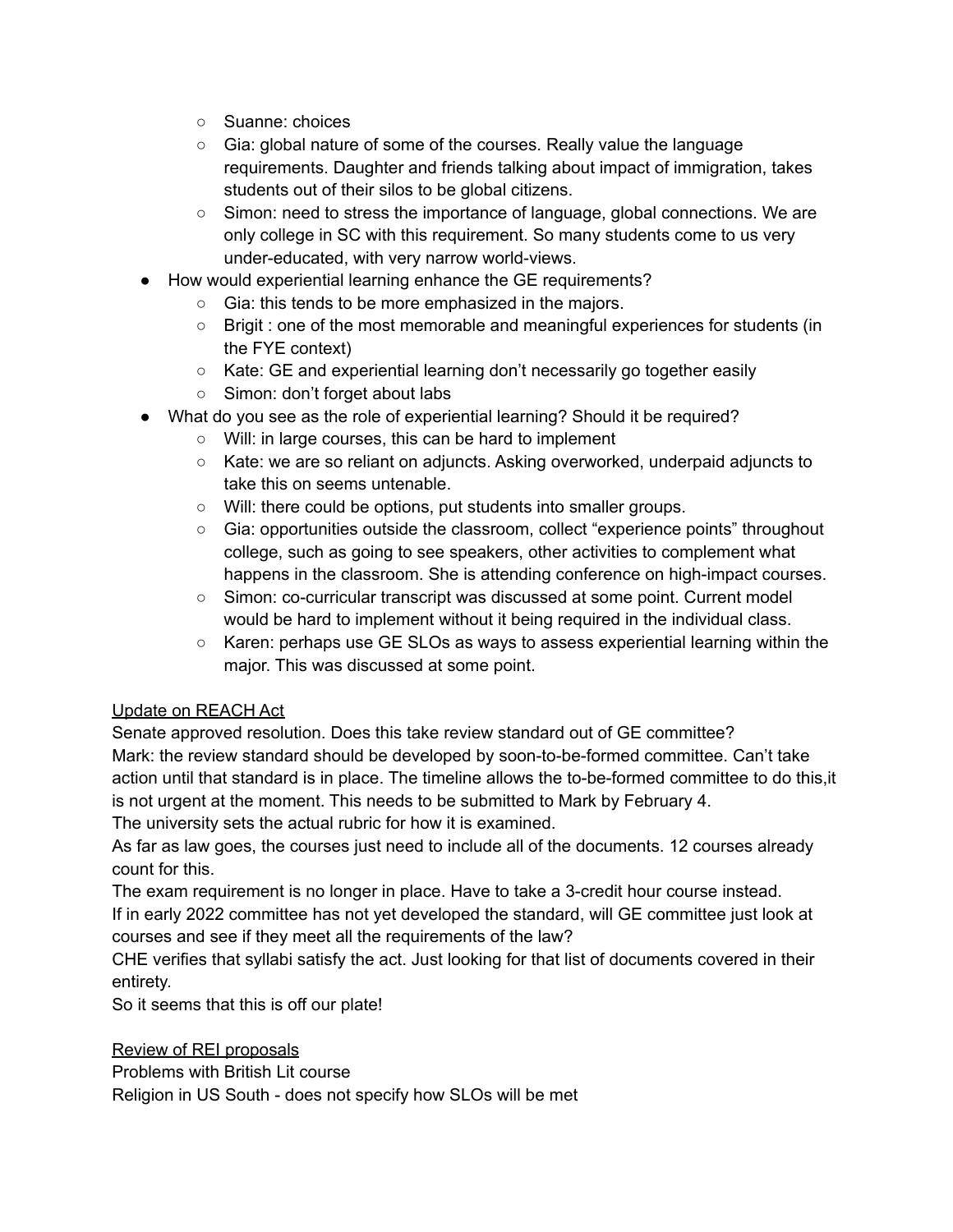### Courses on this meeting's Agenda in Curriculog

CSCI 115 for Math/Logic approval:

● Kate: Syllabus says that it fulfills the Math/Logic requirement, which it does not.It should say Math/Logic Alternative. Karen will fix this.

#### **General Education Student Learning Outcomes**

This course counts toward the Math/Logic requirement for General Education.

- $\checkmark$  To demonstrate the ability to undertake a procedural method for solving a problem/producing a product relevant to the specific discipline of the course.
- $\checkmark$  Students will demonstrate an understanding of the underlying theoretical principles or abstract structure of the primary topic of the course.

These outcomes will be assessed on:

- Final Project (Final Project category)

- Math/logic alternative SLOs do not appear on Math/Logic GE courses
- Committee votes to approve pending the fix. Suanne will not forward to Senate until this has been fixed.

### REI Courses Approved

ENGL 207 ENGL 233 ENGL 234 ENGL 352 ENGL 353 ENGL 358 ENGL 371 HIST 255 HIST 263 HIST 226 HIST 252

ENGL 328:

- No specification of how SLOs will be met
- Big, blank table at the end
- Approved pending correction of course calendar in syllabus. Suanne will contact faculty member.

SOST 175:

- Syllabus does not include how REI SLOs will be assessed
- Suanne will contact Morgan and the instructor about this